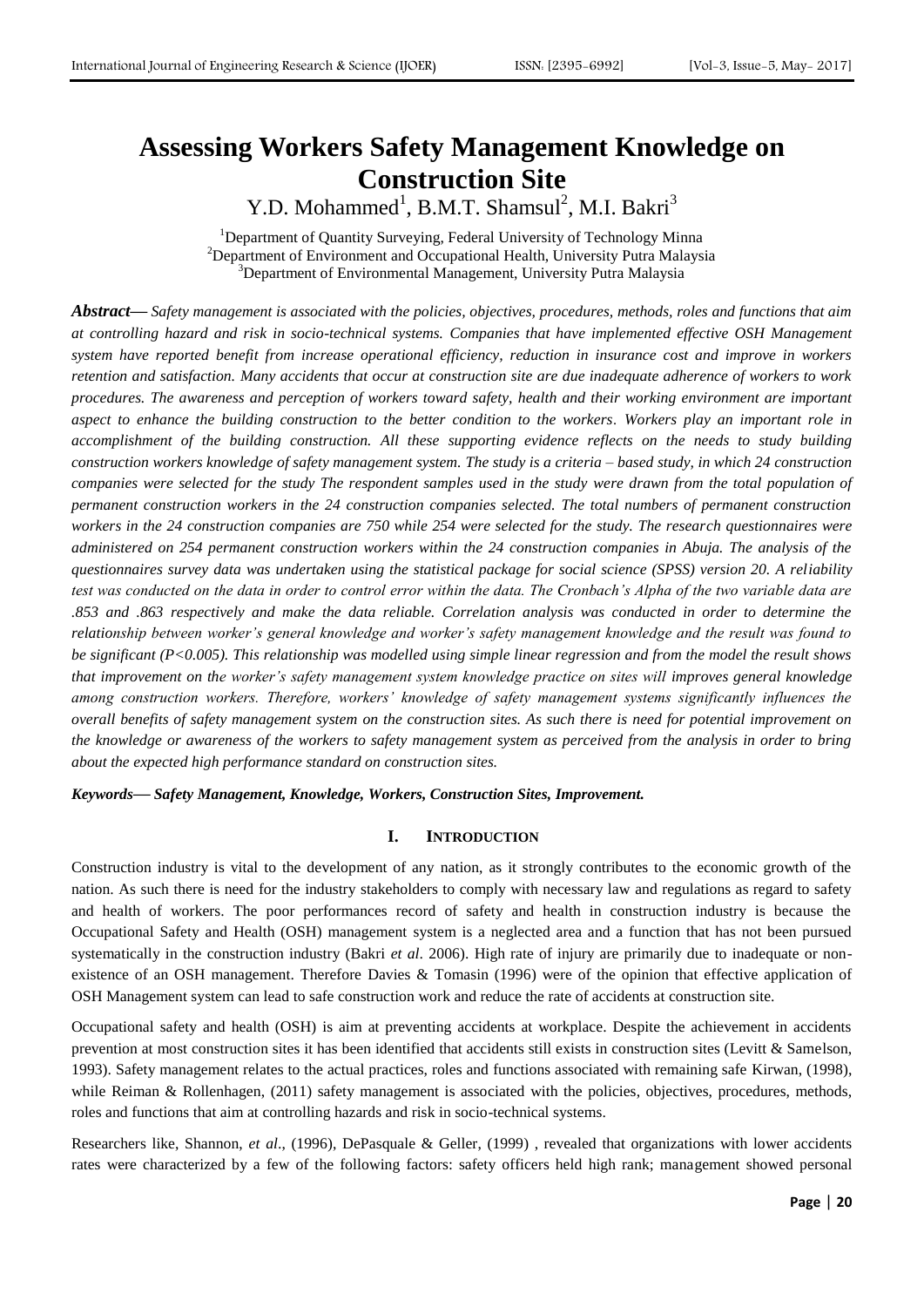involvement in safety activities; superior training for new employees; frequent training for existing employees; display of safety posters for identifying hazards; well defined procedures for promotion and job placements; daily communication between workers and supervisors about health and safety; frequent safety inspections; higher priority for safety in meetings and decisions concerning work practice; thorough investigation of accidents; more frequent attendance of senior managers at health and safety meetings and empowerment of the workforce.

According to [Vredenburgh, \(2002\)](#page-6-0), the commitment of the management toward safety management system can manifest itself through job training program, management participation in safety committee, consideration of safety in job design, and review of the pace of work, for example, people working for a supervisor that never mentions safety will make people perceive that safety is not an important issues and they will not place more emphasis on safety at the workplace. Companies that have implemented effective OSH Management system have reported benefit from increase operational efficiency, reduction in insurance cost and improve in workers retention and satisfaction (Bakri, *et al.*, 2006).

The construction workers occupation has been recognized as the most dangerous in term of accidents and fatality rates. Leung, *et al.* (2010) stated that Construction workers are obliged to work in a poor physical environment, tolerating extreme outdoor temperatures, poor air quality, excessive noise from bulky equipment, various hazards from working at height, poor housekeeping, and exposure to chemicals, and additional factors. Prolonged work under such adverse physical conditions induces stress in construction workers, such as emotional and physical fatigues. Sawacha, *et al*. (1999); Choudhry and Fang. (2008) working under poor physical environment, which causes discomfort to construction workers, subsequently reduces their attention on safety behaviors.

The concepts of safety culture and safety climate are important contributions from the behavioural and social sciences to workers understanding of occupational safety. Zohar, (1980) defined Organizational Climate, as a summary of molar perceptions that employees share about their work environments. And Neal and Griffin, (2006) defined perceived safety climate as individual perceptions of policies, procedures and practices relating to safety in the workplace". In most construction sites, poor safety awareness, lack of skills, unclear safety responsibilities, boring and simple safety activities or education etc., are major factors affecting workers performances at construction sites.

For example in Malaysia the government have realised the importance of safety management system awareness among the construction workers and through the Construction Industry Development Board (CIDB) together with the National Institute of Occupational Safety and Health (NIOSH) are conducting a safety and health induction program for construction workers or popularly known as Green Card program. This program according to CIDB is an integrated safety and health training program for all construction workers and personnel, which involves the registration and accreditation of construction personnel to enhance safety level at construction site. Similarly the objectives of the program include ensuring that the construction worker is aware of the importance a safe and healthy working place, to provide a basic knowledge on safety and health at construction work site and to inform construction worker of the legal requirement in relation to safety and health (CIDB, 2011).

In a study conducted in Kuala Lumpur and Selangor by Norfairuz, (2003), she among others discovered that awareness on the importance of safety management compliance among many construction workers was low. Safety is reflected in good behaviors. Also according to Hassan, (2007), that many accidents that occur at construction site are due inadequate adherence of workers to work procedures. The awareness and perception of workers toward safety, health and their working environment are important aspect to enhance the building construction to the better condition to the workers themselves (Hassan, 2007). Workers play an important role in accomplishment of the building construction. All these supporting evidence reflects on the needs to study building construction workers knowledge of safety management system.

# **II. MATERIALS AND METHODS**

According to Creswell, (2003) that the factor to be consider in selecting the best research methodology should be the influence that such method have on the research problem and objectives. The study largely derives qualitative measure in order to understand the perception of building construction workers towards safety management system. Therefore, qualitative research is used to gain insight into people's attitudes, behaviors, value systems, concerns, motivation, aspiration, culture or lifestyles (safety management system). Also, Denzin & Lincoln, (2000), claim that qualitative research involves an interpretive and naturalistic approach: "this means that qualitative researcher study things in their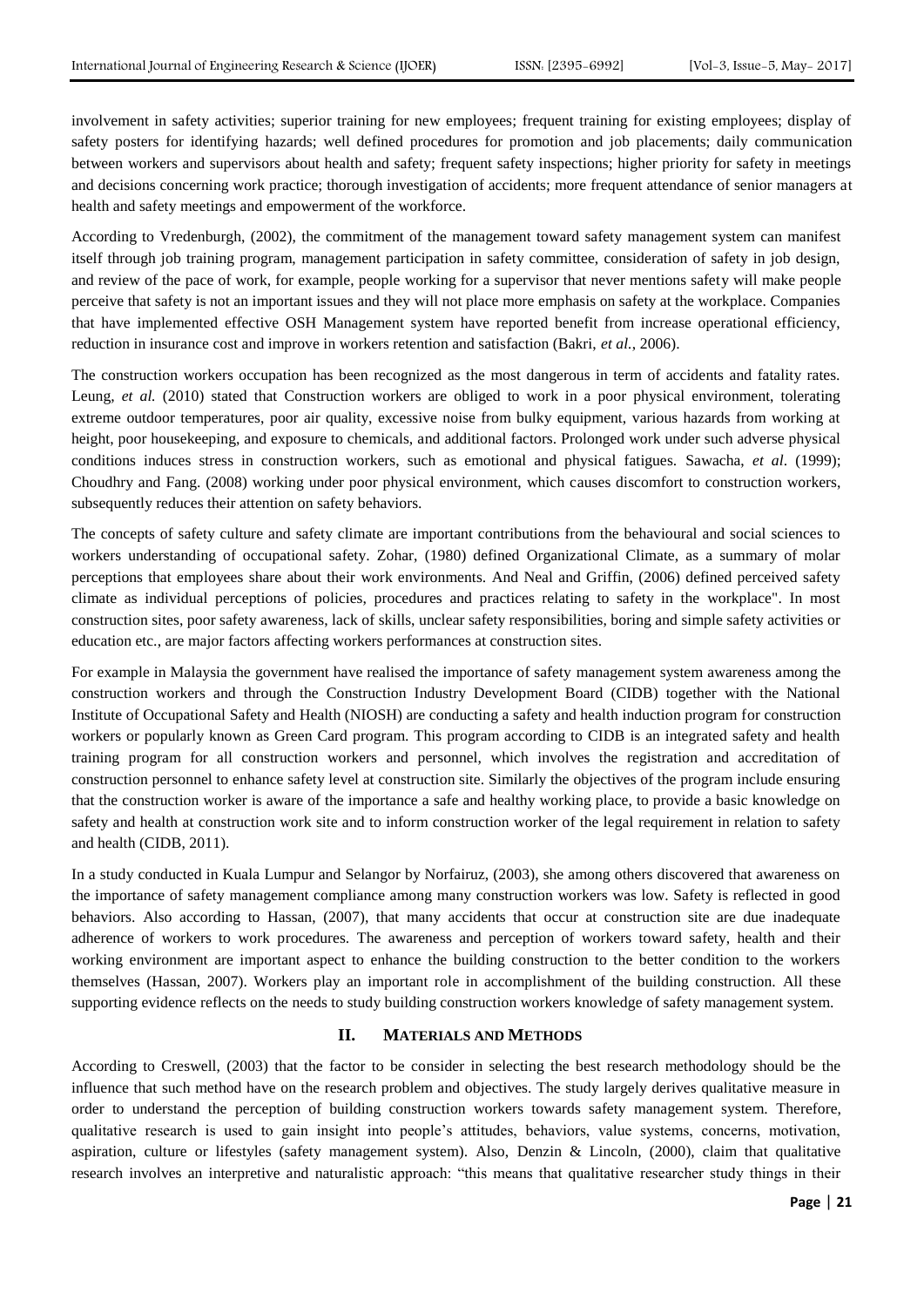natural settings, attempting to make sense of or to interpret, and phenomena in terms of the meanings people bring to them". Therefore, qualitative research can be used to inform business decisions policy formation, communication and research focus groups etc. about the extent situation of things (sites condition to the management).

The study is a criteria – based study, in which certain criteria were outline for the selection of the construction companies and their construction workers. Those criteria are:

- 1. The construction company must be built/civil engineering, construction.
- 2. The construction firm or company must be more than twenty (20) years in civil/building construction work.
- 3. The construction workers must at least be with the construction company for not less than fifteen (15) years.
- 4. His qualification must at least not less than secondary school certificates.
- 5. The location of the study is Abuja, the Nigeria federal capital.

The target construction companies for this study are large size (with more than 100 workforces) with both permanent and temporary construction workers. The reason was that large construction companies tend to have a high degree of safety awareness of the concepts and notions of management system. This will provide a clear image about safety environment in Abuja, Nigeria

Twenty- five (25) construction companies were identified that meet the study criteria and as such twenty – four (24) of the construction companies were selected for the study. The selection is based on sample selection rules of Krejcie and Morgan, (1970). The respondent samples used in the study were drawn from the total population of permanent construction workers in the 24 construction companies selected for the study. The total numbers of permanent construction workers that meet the study criteria in the 24 construction companies are 750 while 254 were selected for the study following the rules of Krejcie and Morgan, (1970). The research questionnaires were administered on 254 permanent construction workers within the 24 construction companies in Abuja. The analysis of the questionnaires survey data was undertaken using the statistical package for social science (SPSS) version 20. Which is a software package used for statistical analysis. It is now named "IBM SPSS Statistics". It is manufacture in Chicago USA, by SPSS Inc. The SPSS Inc is a leading global manufacturer of software used in data analysis, reporting and modelling.

# **III. RESULT AND DISCUSSION**

In social science study, there is need to ascertain the reliability of the data prior to data analysis. As such quality control mechanism is established in order to control error within an existing data in order to make it reliable.

#### **3.1 Result of Reliability Test**

The table 3.1 below shows the numbers of test conducted on each items and the final number of items that qualified for the analysis.

| <b>RESULTS OF RELIABILITY TESTS</b> |                                                            |                      |                |                      |                |                      |                |                     |       |
|-------------------------------------|------------------------------------------------------------|----------------------|----------------|----------------------|----------------|----------------------|----------------|---------------------|-------|
| S/no                                | <b>Components</b>                                          | 1 <sup>st</sup> Test |                | 2 <sup>nd</sup> Test |                | 3 <sup>rd</sup> Test |                | <b>No. of Items</b> |       |
|                                     |                                                            | $\alpha$             | No of<br>items | $\alpha$             | No of<br>items | $\alpha$             | No of<br>items | Initial             | Final |
|                                     | Workers General<br>Knowledge<br>(WGK)                      | .712                 | 7              | .853                 | 6              |                      |                |                     | 6     |
| 2                                   | <b>Workers Safety</b><br>Management<br>Knowledge<br>(WSMK) | .840                 | 11             | .846                 | 10             | .863                 | 9              | 11                  | Q     |

**TABLE 3.1 RESULTS OF RELIABILITY TESTS**

#### *Source: Researcher analysis*

Testing the reliability of the items under workers general knowledge show that one item is deleted as its Cronbach's Alpha if item deleted is greater than initial Cronbach's Alpha (.712). The finial Cronbach's Alpha is .853, and all the six items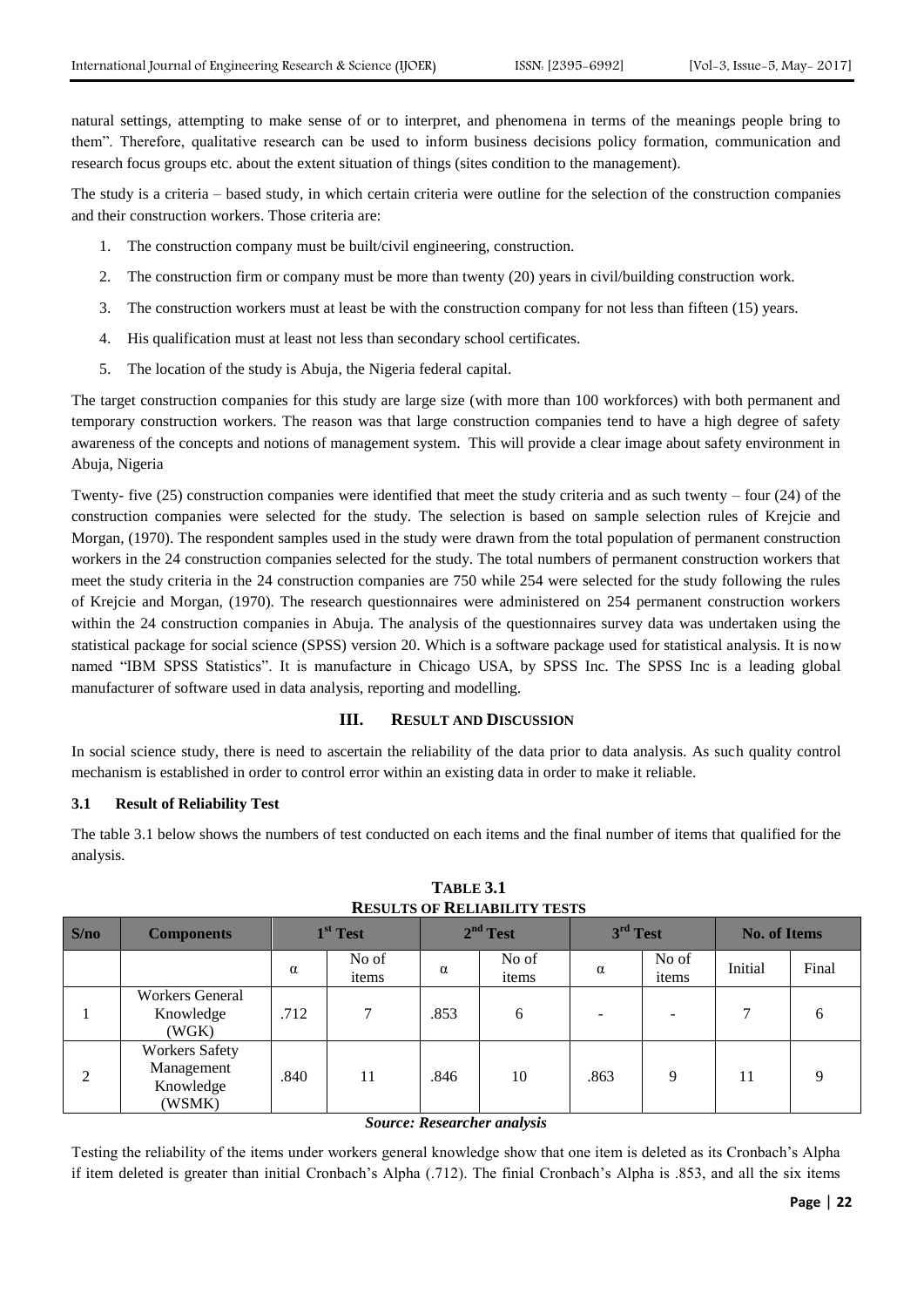have their Cronbach's Alpha if item deleted less than .853. The reliability test of workers safety management knowledge show that three test were carried out and three items are deleted as their Cronbach's Alpha if deleted is greater than initial Cronbach's Alpha of .840 and .846 respectively. The finial Cronbach's Alpha is, .863 and all the nine items that qualified for the analysis have their Cronbach's Alpha if item deleted less than .863.

Correlation analysis was conducted in order to determine the relationship between workers general knowledge and workers safety management knowledge. Table 3.2 shows the result of the correlation analysis.

| TABLE 3.2 |                                                   |  |  |  |  |
|-----------|---------------------------------------------------|--|--|--|--|
|           | <b>AVERAGE WORKERS GENERAL KNOWLEDGE (AVGWGK)</b> |  |  |  |  |
|           |                                                   |  |  |  |  |

| <b>Component</b>    |       |           |  |  |  |  |
|---------------------|-------|-----------|--|--|--|--|
| AVGWSMK<br>⋍<br>. . | 0.599 | $0.001\,$ |  |  |  |  |
| listwise $N=254$    |       |           |  |  |  |  |

Where,

AVGWGK = Average Workers Knowledge

# AVGWSMK= Average Workers Safety Management Knowledge

Table 3.2 above reveal the correlation of average workers general knowledge and its correlation is significant at the 0.01 level (2- tailed).  $N = 254$ . The Pearson's correlation reveals a positive, strong and highly significant relationship between average workers general knowledge and average workers safety management knowledge, The Pearson's correlation ( *r* ) from table 3.2 is 0.599 while its P< 0.001. This means that as the level of general knowledge among construction workers improves there is corresponding improvement on the safety management system knowledge practice on sites or high level of general knowledge among the construction workers improve safety management standard knowledge on site.

Following the existing of positive relationship between the variables, there is a need to predict the outcome of the variables. Therefore, simple linear regression is adopt, the simple linear regression seek to examine the effectiveness of workers safety management standard knowledge on site.

In the simple linear regression model develop, workers general knowledge is the dependent variable while workers safety management knowledge is the independent variable. The result of simple linear regression analysis are presented in Table 3.3.

| TABLE 3.3     |
|---------------|
| MODEL SUMMARY |

| Model                                     |                | <b>R</b> Square | <b>Adjusted R Square</b> | <b>Std. Error of the Estimate</b> |  |  |  |
|-------------------------------------------|----------------|-----------------|--------------------------|-----------------------------------|--|--|--|
|                                           | $.695^{\rm a}$ | .483            | .479                     | 1.54873                           |  |  |  |
| <b>Predictors: (Constant): WSMK</b><br>a. |                |                 |                          |                                   |  |  |  |

*b. Dependent Variable:WGK*

Table 3.3 shows that 48% ( $R^2 = 48$ ) of the proportion of variation in workers general knowledge is explained by the variation of level of safety management knowledge of the workers. The  $R^2$  adjusted is 0.479 implying that the model explains 47% of the variation in the workers general knowledge within the population leaving 53% unexplained. The level of awareness or knowledge of workers on safety management standard on site fails to explain all possible variation in the workers general knowledge. Lack of individual competency understanding of workers and supervisors, ineffectiveness or lack of training and certification of competency, lack of ownership, engagement and empowerment of, communication with responsibility for workers and supervisor are responsible for such knowledge failure.

However, the relationship between workers general knowledge and level of awareness among construction workers of safety management system may not necessarily be entirely linear and therefore, there is need to explore other regression techniques so as to see the amount of variance explained increases. The relationships between the two variables of the model described below. Workers general knowledge, the equation abstracted from Table 3.4 below: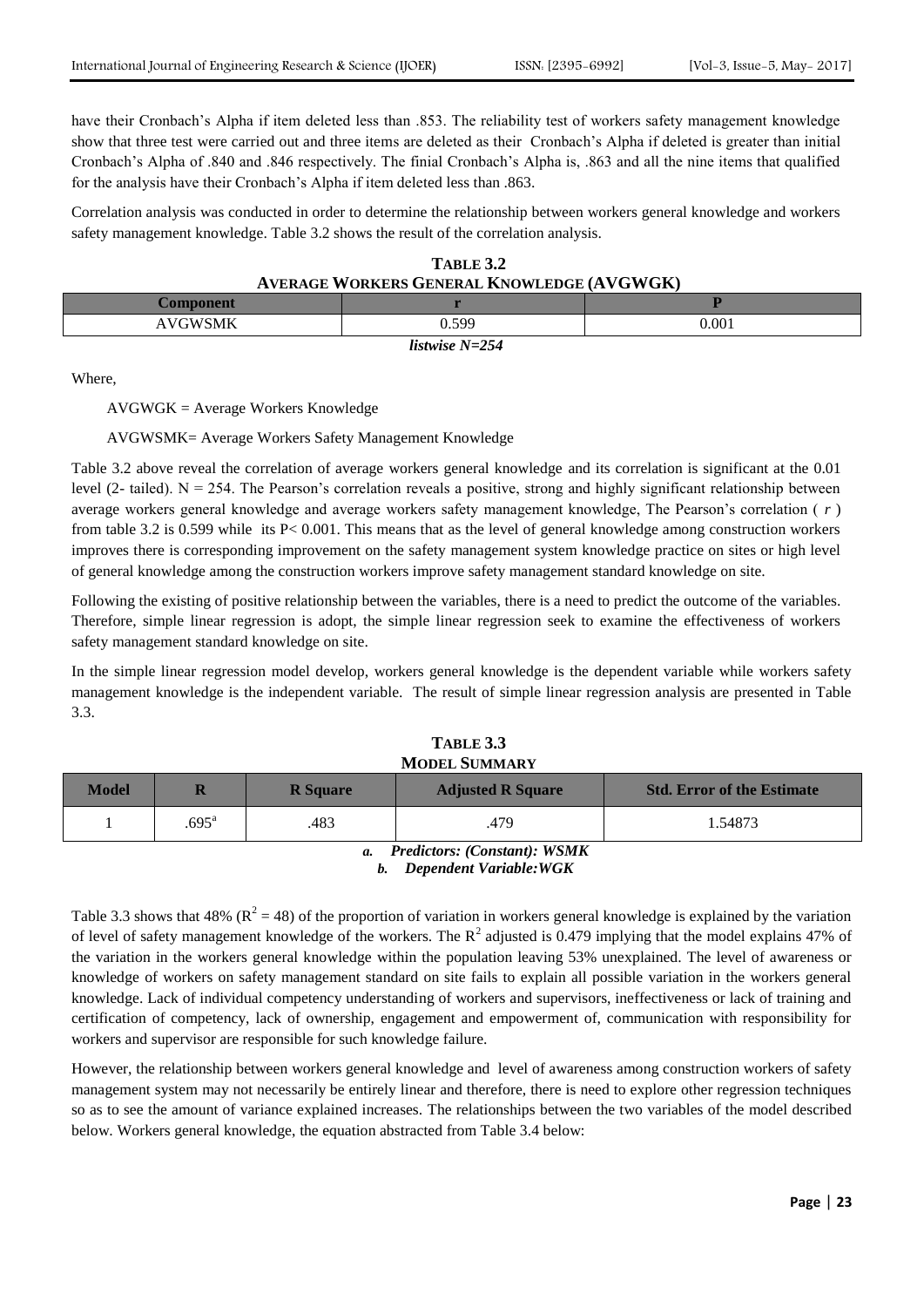Upper Bound

Bound

|              |                                |  | TABLE 3.4<br><b>COEFFICIENT ANALYSIS</b><br><b>Coefficients</b> <sup>a</sup> |      |  |                                    |                        |
|--------------|--------------------------------|--|------------------------------------------------------------------------------|------|--|------------------------------------|------------------------|
|              | Unstandardized<br>Coefficients |  | Standardized<br>Coefficients                                                 | Sig. |  | 95.0% Confidence<br>Interval for B |                        |
| <b>Model</b> | B<br>Std. Error                |  | <b>B</b> eta                                                                 |      |  | Lower<br>$\sim$<br>$\mathbf{I}$    | Upper<br>$\sim$ $\sim$ |

1

AVGWSMK 427 .060 .360 7.135 .000 .309 .544 *a. Dependent Variable: AVGWGK*

(Constant) 2.661 .244 10.888 .000 2.180 3.142

| <b>TABLE 3.5</b>                    |
|-------------------------------------|
| <b>ANALYSIS OF VARIANCE (ANOVA)</b> |
| 1.5705712                           |

| <b>ANOVA</b> <sup>a</sup> |            |                       |     |                    |        |                  |  |
|---------------------------|------------|-----------------------|-----|--------------------|--------|------------------|--|
|                           | Model      | <b>Sum of Squares</b> |     | <b>Mean Square</b> |        | Sig.             |  |
|                           | Regression | 8.496                 |     | 8.496              | 50.902 | 000 <sup>b</sup> |  |
|                           | Residual   | 57.080                | 342 | .167               |        |                  |  |
|                           | Total      | 65.575                | 343 |                    |        |                  |  |

*a. Dependent Variable: AVGWGK b. Predictors: (Constant), AVGWSMK*

 $AVGWGK = 2.661 + 0.427AVGWSMK$ 

Shows the contribution that workers safety management system knowledge or awareness makes to the workers general knowledge, the result reveals that workers safety management system knowledge contributes additional benefits of unstandardized coefficient =  $0.427$ , t = 7.135 and P<0.005. In the model the system (t=7.135, P<0.005) is a predictor of workers general knowledge and clearly make a great significant contribution to this model. Based on the fact that the tstatistic is greater than 2(rule of thumb) is a confirmation of the reliability of the proposed model. The t-test determine whether each β differ significantly. The  $β$  – value has an associated standard error which is used to determine whether or not the β – value differ significantly from zero. The t – test associated with β – value is significant at P < 0.005. This means that the predictor is making a significant contribution to the proposed model. According to Field, (2005) the smaller the significant value the greater the contribution of the predictor. From the magnitude of the  $t -$  statistic, the level of workers knowledge or awareness of safety management system has a great impact on workers general knowledge. As the P<0.005 for F-statistic indicate that the model has a high statistical significance level as shown in table 3.5.

The Table 3.4 indicates further that the independent variable accounts well for the variation in the level of workers safety management knowledge. The positive  $\beta$  of 0.427 confirms the positive relationship between workers safety management knowledge and workers general knowledge. This result implies that further implementation of workers safety management knowledge will provide more understanding on workers general knowledge.

Table 3,5 i.e the ANOVA table test shows the importance of the model as a useful predictor of effective workers general knowledge with results of  $F = 50.902$  and  $P < 0.005$  indicating that the model is making a great significant contribution in predicting the benefit of workers knowledge of safety management system. The existence of large residual sum of squares compare to regression sum of squares indicate that the model do not explain certain variation in the dependent variables. May be other variables that are not in the model are accounting for such variation in the independent variables.

# **IV. CONCLUSION AND RECOMMENDATION**

The effectiveness of workers general knowledge on site through construction workers' knowledge of safety management system was determined. It was revealed that a reasonable correlation exists between workers' knowledge of safety management system and workers' general knowledge ( $r = 0.360$ ,  $P < 0.001$ ). This means that workers' general knowledge and workers' knowledge of safety management systems are significantly related. This indicates that as the level of workers' knowledge of safety management system increases, the benefit of the safety management system also increase, i.e improve workers general knowledge.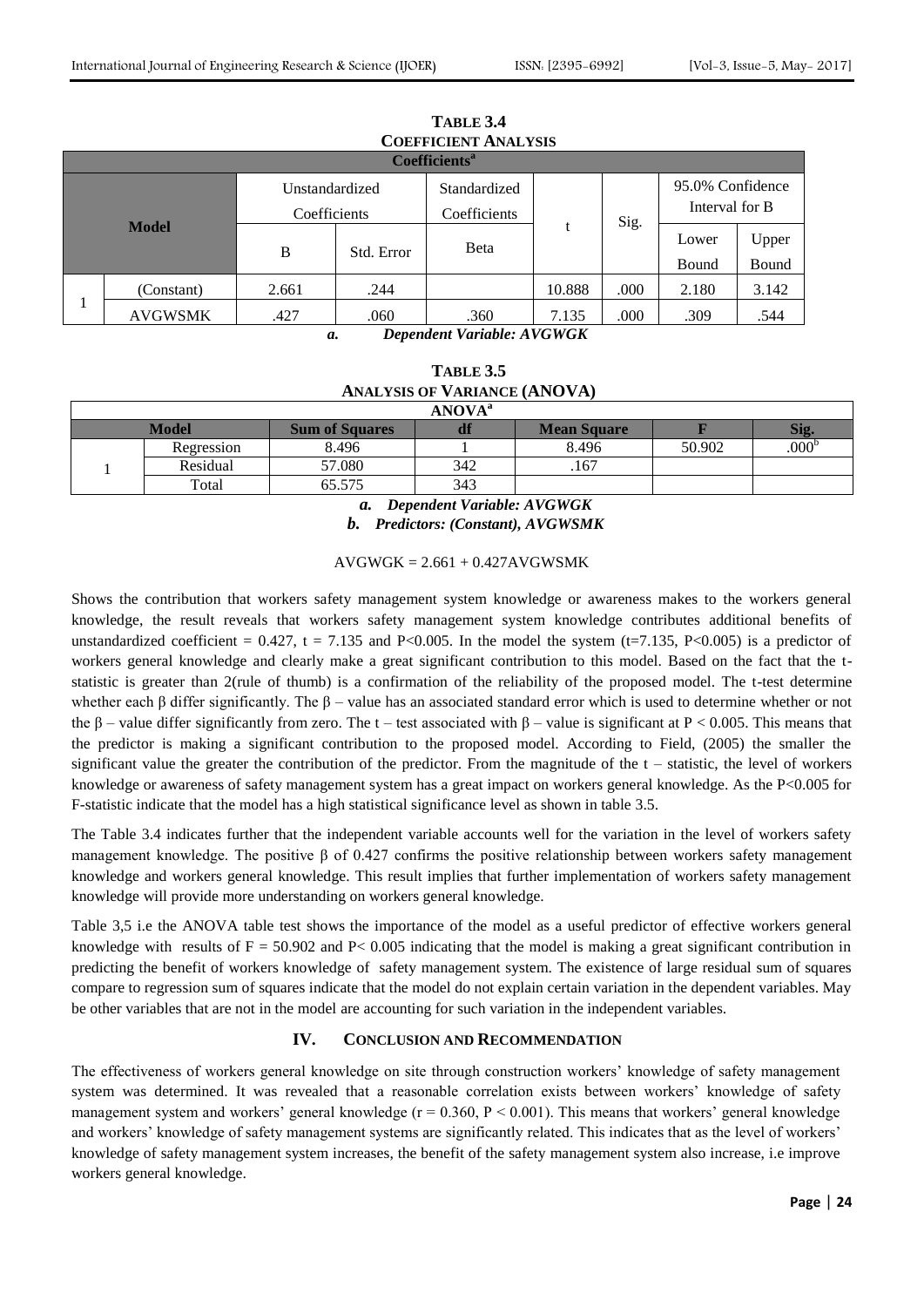The regression models finding indicate that additional improvement on the level of knowledge of safety management system among the workers' will spring up enormous benefit of workers general knowledge on the construction sites. Those are the evidence that improving workers' awareness of safety management system would improve safety and health measures on construction sites. As such workers' knowledge of safety management systems significantly influence the overall benefits of safety management system on the construction sites. The implication of the finding is that while it might be important for contractors to put in place all necessary training relating to safety management system, the training program identified may not bring about the expected high performance standard of safety and health on construction sites. There is need for potential improvement on the knowledge or awareness of the workers to safety management system as perceived from the analysis in order to bring about the expected high performance standard on construction sites. Knowledge or awareness to safety management system is an important consideration to effective safety management system on site as high safety and health performance could improve the organization image through less accident, less absentees of workers from work, less medical bills, etc. The importance of knowledge of safety management system among construction workers is that it will encourage the management to develop and implement an effective safety management system in construction industry. The models could be of help to the stakeholders in the construction industry in developing an effective safety management.

Adequate training of workers is important in order to increase their knowledge or awareness most especially as regard to identifying and minimizing risks/hazards on the sites. Many safety professionals were of the opinion that training and educating construction workers help in reducing cost and save lives. Toole, (2002), had found out that if workers lack proper training on safety and health, the workers' may not be able to recognized potential hazard at the construction sites. This shows that safety and health training plays a significant role in the enhancement of safety in construction. For those contractors that have been beneficiaries of improved safety and health management system in their organization/or construction sites, it is recommended that they should pay more emphasis on meeting the safety requirement standard at construction sites by organizing induction training for new workers, training and educating the old workers, promoting safety measures at the workplace through poster, video and audio media.

#### **REFERENCES**

- [1] Bakri, A., Misnan, M. S., Yusof, Z. M., & Wan, W. Y. (2006). *Safety Training For Construction Workers: Malaysian Experience*.
- [2] Choudhry, R.M. and Fong, D. (2008). Why operatives engage in unsafe work behaviour investigating factors on construction sites. *Journal of Safety Science*(46), 556 – 584.
- [3] CIDB. (2011). *Newsletter of Construction Industry Development Board Malaysia. Issue 1/2010 .*
- [4] Creswell, J. (2003). J. 2003. Research Design Qualitative, Quantitative, and Mixed Methods Approaches. *Handbook of mixed methods in social & behavioral research*, 209-240.
- [5] Davies, V. J., & Tomasin, K. (1996). Construction Safety Handbook. london: Thomas Telford
- [6] Denzin, N. K., & Lincoln, Y. S. (2000). Handbook of Qualitative Research. London: Sage Publications.
- <span id="page-5-1"></span>[7] DePasquale, J. P., & Geller, E. S. (1999). Critical Success Factors for Behavior-Based Safety:: A Study of Twenty Industry-wide Applications. *Journal of safety Research, 30*(4), 237-249.
- [8] Field, A. (2005). Discovering Statistics: Using SPSS for Window
- [9] Hassan, Kamal Halil., (2007). Udang-undang Keselamatan Industri di Malaysia. Kuala Lumpur. Dewan Bahasa dan Pustaka.
- <span id="page-5-0"></span>[10] Kirwan, B. (1998). Safety Management Assessment and Task Analysis: a Missing Link? *Safety Management: The Challenge of Change. Elsevier, Oxford, 67*, 92.
- [11] Krejcie & Morgan (1970). Determining Sample Size for Research activities, *Journal of education and psychological measurement* 30, P.  $607 - 610$ .
- [12] Leung, MY. Chan, YS. & Yue, KW. (2010). Impacts of Stressors and Stress on the Injury Incidents of Construction Workers in Hong Kong. *Journal of Construction Engineering and Management* 136 (10): 1093 – 1103.
- [13] Levitt, R. E., & Samelson, N. M. (1993). *Construction safety management*: London, Wiley.
- [14] Neal, A. & Griffin, M.A. (2006). A study of the lagged Relationships among Safety Climate Safety, Motivation, Safety Behavior and Accidents at the Individual and Group Levels. *Journal of Applied Psychology*. 91 (4), 946 – 953.
- [15] Norfairuz, F. (2003). *Amalan Keselamatan di tapak bina: Kajian kes Projek perumahan di sekitar Kuala Lumpur dan Selangor.* Fakulti Kejuruteraan Awan, Universiti Teknologi Malaysia. Unpublished thesis.
- [16] Reiman., T., & Rollenhagen, C., (2011). Human and Organizational biases affecting the Management of Safety. *Reliability Engineering and System Safety, 96*(10), 1263 - 1274.
- [17] Sawacha, E. Naoum, S. and Fong, D. (1999). Factors Affecting Safety Performance on Construction sites. *International Journal of Project Management*. 17,(5). 309 – 315.